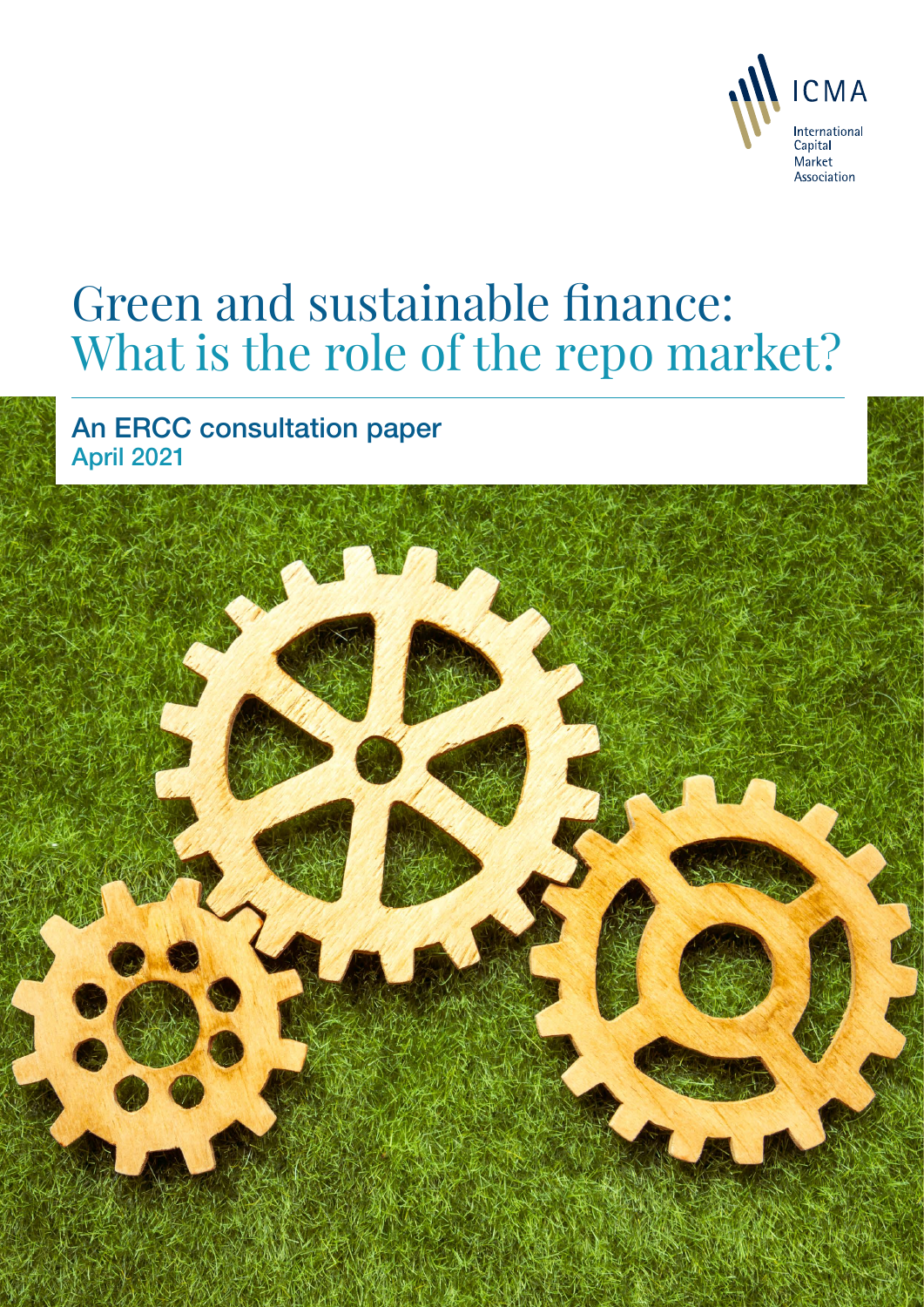#### Author: Zhan Chen, ICMA

This paper is provided for information purposes only and should not be relied upon as legal, financial, or other professional advice. While the information contained herein is taken from sources believed to be reliable, ICMA does not represent or warrant that it is accurate or complete and neither ICMA nor its employees shall have any liability arising from or relating to the use of this publication or its contents. Likewise, data providers who provided information used in this report do not represent or warrant that such data is accurate or complete and no data provider shall have any liability arising from or relating to the use of this publication or its contents.

© International Capital Market Association (ICMA), Zurich, 2021. All rights reserved. No part of this publication may be reproduced or transmitted in any form or by any means without permission from ICMA.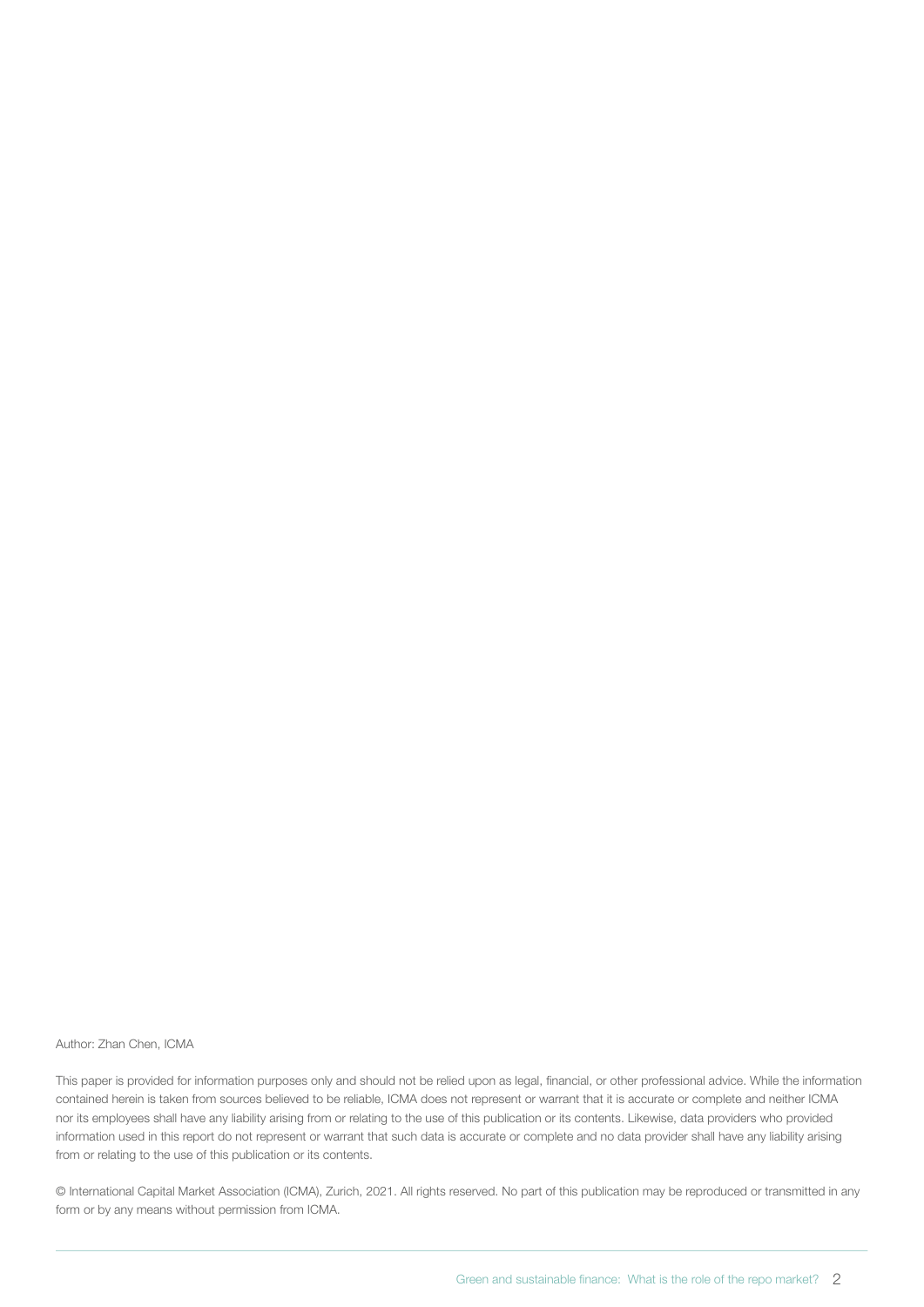## Table of contents

| <b>Executive summary</b>                          | 4  |
|---------------------------------------------------|----|
| <b>Introduction</b>                               | 5  |
| The sustainable finance market                    | 6  |
| Private sector initiatives                        | 6  |
| Public sector actions                             | 6  |
| ICMA's role in the sustainable finance market     |    |
| The role of repo in sustainable finance           | 8  |
| Repo with green and sustainable collateral        | 8  |
| Repo with green and sustainable cash proceeds     | 9  |
| Repo between green and sustainable counterparties | 9  |
| <b>Opportunities</b>                              | 10 |
| Supporting liquidity for green assets             | 10 |
| Creating additional funding for green projects    | 10 |
| Benefits for users of green and sustainable repos | 10 |
| <b>Potential risks</b>                            | 12 |
| Greenwashing                                      | 12 |
| Collateral eligibility                            | 12 |
| <b>Collateral quality</b>                         | 12 |
| Documentation                                     | 12 |
| Data quality and availability                     | 13 |
| Operational cost                                  | 13 |
| <b>Next steps for ICMA</b>                        | 14 |
| Annex                                             | 15 |
| Responding to the consultation paper:             | 15 |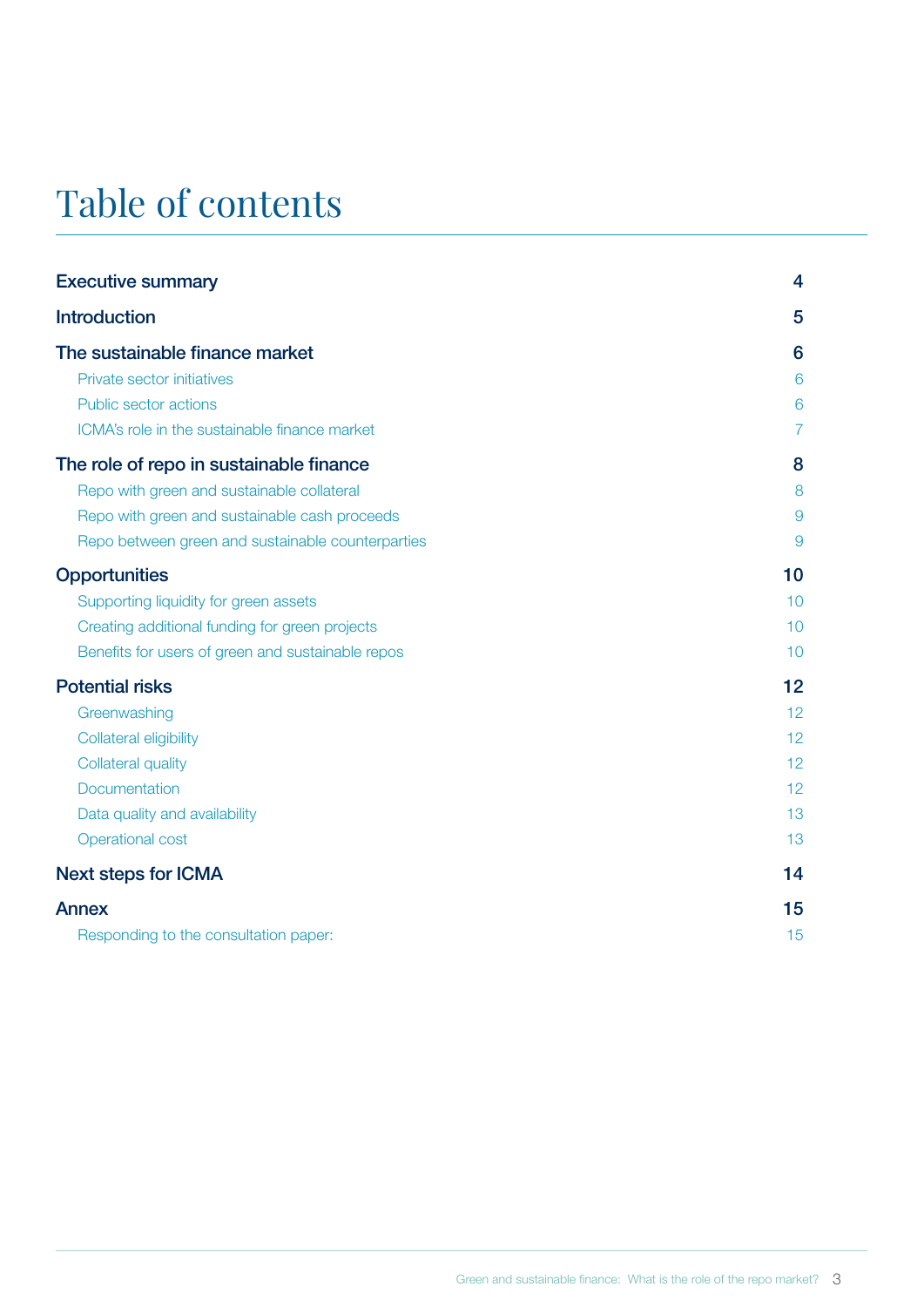## <span id="page-3-0"></span>Executive summary

The transition to a sustainable global economy requires scaling up the financing of investments that provide environmental and social benefits. ICMA has always been at the forefront of developments in sustainable finance through its support of the Green and Social Bond Principles and with its Sustainable Finance Committee<sup>1</sup>. This paper aims to explore potential green and sustainable advances in repo and collateral markets by assessing existing opportunities and potential risks. In particular, it explores three possible intersections between the repo market and sustainable finance: 1. Repo with green and sustainable collateral; 2. Repo with green and sustainable cash proceeds and 3. Repo between green and sustainable counterparties.

The paper is intended to serve as a starting point for promoting related discussions in the repo community and to explore what role, if any, the repo and collateral market can play in supporting the development of sustainable finance. It seeks purely to acknowledge the complexity of the subject and to assist the broader understanding of a variety of views. It is not a position paper in which ICMA is attempting to define green and sustainable repo or collateral. We welcome all interested stakeholders to respond to the consultation questions at the end of the document with their views on the topic.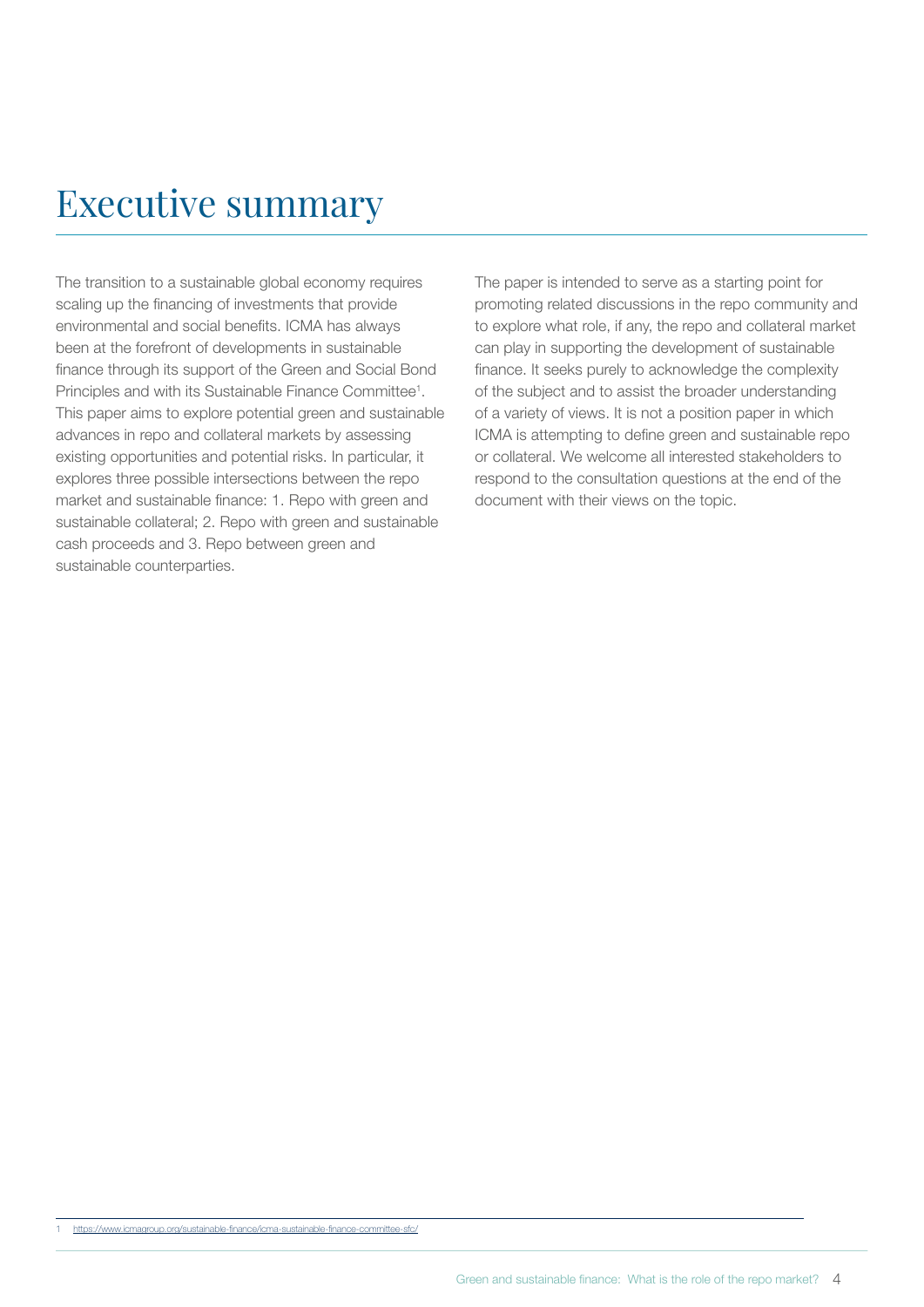## <span id="page-4-0"></span>Introduction

The sustainable finance market has grown considerably in recent years as policymakers, regulators and market participants have shifted their attention to incorporating sustainability considerations into their policy decisions, regulatory frameworks and investment strategies. It has been forecast that by 2025 assets held in sustainable investment products in Europe will reach a value of €7.6 trillion<sup>2</sup>, outstripping conventional funds, as new EU rules take shape and investors focus increasingly on sustainable economic activities and projects. As the primary and secondary markets for sustainable assets expand, ICMA's European Repo and Collateral Council (ERCC), as the principal representative body of the European repo and collateral market, not only recognises the growing importance of this market, but also embraces its responsibility to clarify and promote the role of repo in sustainable finance as part of ICMA's broader commitment to the transition to a sustainable global economy.

Today, sustainability is already being actively considered in many segments of the market - from securities lending<sup>3</sup> to ESG-related derivatives products<sup>4</sup>. This paper aims to explore potential sustainability aspects of repo and collateral by assessing existing opportunities and potential risks in this area. It will firstly examine the structure of the sustainable finance market before taking a closer look at the potential role for repo in this context and exploring what could be potentially considered as green and sustainable repo. It will then analyse the opportunities as well as the risks that arise from embedding sustainability into the repo market. This paper is intended to serve as a starting point for a deeper discussion among members and other stakeholders and will help to frame future ERCC workstreams.

2 <https://www.ft.com/content/5cd6e923-81e0-4557-8cff-a02fb5e01d42><br>3 https://www.islaemea.org/wn-content/uploads/2021/03/ISLA AO Fram

3 [https://www.islaemea.org/wp-content/uploads/2021/03/ISLA\\_AO\\_Framing\\_Securities\\_Lending\\_for\\_the\\_Sustainability\\_Era.pdf](https://www.islaemea.org/wp-content/uploads/2021/03/ISLA_AO_Framing_Securities_Lending_for_the_Sustainability_Era.pdf)<br>4 <https://www.isda.org/a/qRpTE/Overview-of-ESG-related-Derivatives-Products-and-Transactions.pdf>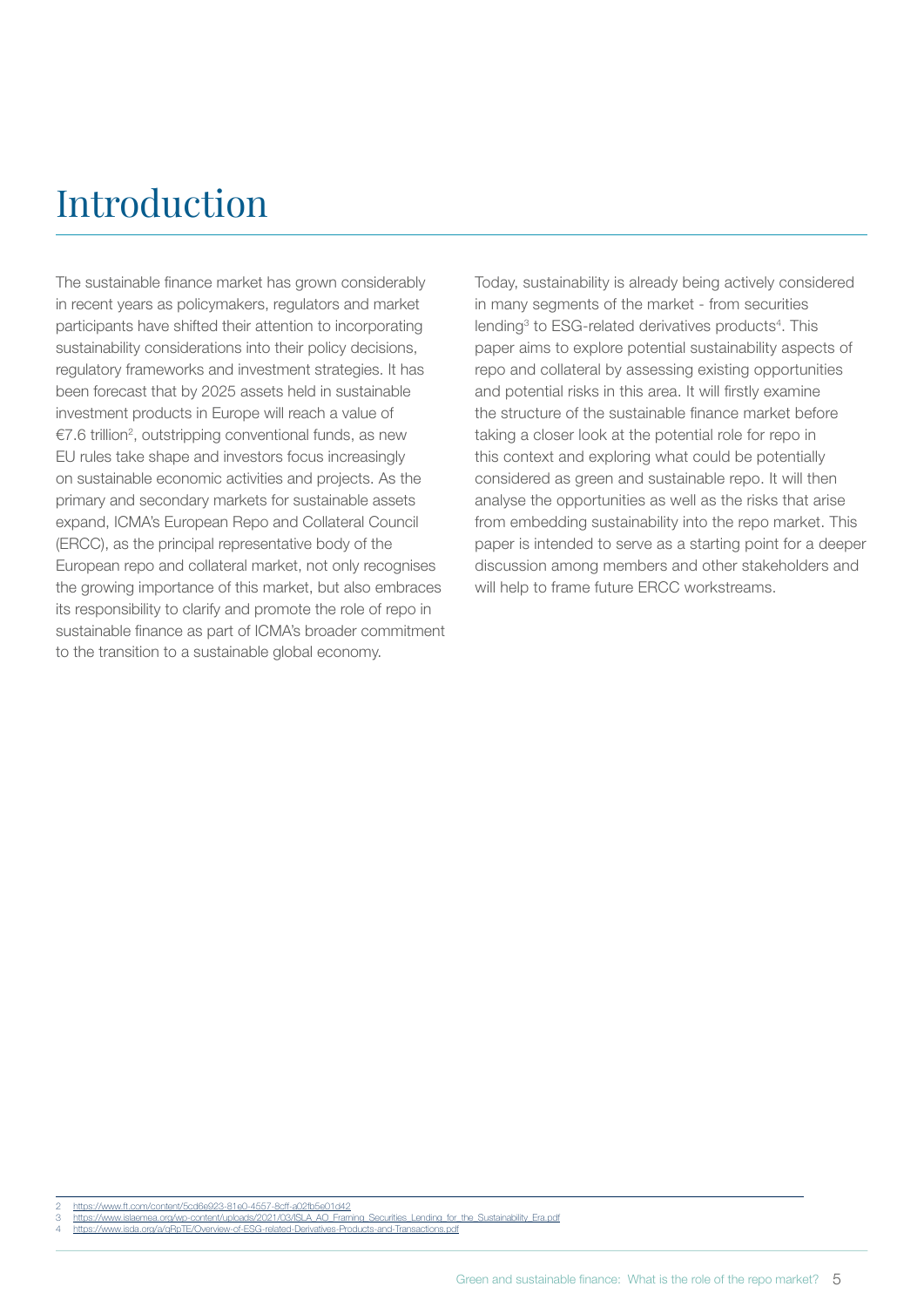## <span id="page-5-0"></span>The sustainable finance market

ESG Investing refers to strategies and practices that incorporate material environmental, social and governance (ESG) factors in investment decisions and active ownership with a view to minimise risks and maximise returns<sup>5</sup>. Both the private and the public sector have made their moves to promote and mainstream sustainable investment as it becomes increasingly important in allowing market participants to act in a responsible way and to encourage positive changes in day-to-day business.

### Private sector initiatives

Many of the drivers behind the growth of ESG Investing come from investment managers who are taking an increasingly proactive role in the field. The Principles for Responsible Investment (PRI), which is a United Nations-supported international network of investors with over 3,000 investor signatories across the world, representing over USD 100 trillion assets under management (AuM), has adopted high-level principles for responsible investment. The signatories voluntarily commit to incorporate ESG into their investment analysis, decision-making processes, policies and practices; to seek appropriate disclosure on ESG issues from investees; to promote acceptance and implementation of the Principles; and to report on activities and progress towards implementation of the Principles. Other prominent investor-led initiatives or networks in the ESG space include Ceres, the Institutional Investors Group on Climate Change (IIGCC), the Transition Pathway Initiative (TPI), Climate 100+, the Global Impact Investing Network (GIIN) and others. In the euro area alone, according to the ECB's November 2020 Financial Stability Review<sup>6</sup>, investors from almost all sectors increased their holdings of green bonds to a total of €197 billion by the end of 2020. Banks are also increasingly embedding ESG considerations into their business model, expanding the share of green bonds in their treasury portfolios and increasing their green bond issuance. For euro area banks, the share of green bonds increased from 4% to 13% of total issuance between the first quarter and the

third quarter of 2020, providing new green financing opportunities to investors, including corporates and other clients that are traditionally loan-financed.

## Public sector actions

Beyond investment firms, the transition towards a greener and more sustainable economy has also become a major issue for governments and central banks around the world. The UN Sustainable Development Goals (SDGs) adopted by all UN member states in 2015 sets out a 15-year plan on shared social, environmental and economic development, based on its 17 policy objectives and 169 sub-targets, balancing economic growth with social and environmental issues. In the same year, the Pairs Agreement was accepted at the 21st Conference of the Parties (COP) where nations committed to limiting greenhouse gas emissions and global warming. The Agreement also stipulates that developed countries should assist developing countries with their mitigation and adaptation efforts by mobilising \$100 billion annually from 2020 onwards.

Looking more closely at Europe, the European Green Deal presented by the European Commission in December 2019 established a roadmap for transitioning the EU to become climate neutral by 2050 with at least €1 trillion of sustainable investments to be mobilised over the next decade according to the European Green Deal Investment Plan<sup>7</sup>. Sustainable finance plays a key role in mobilising the capital needed to overcome the important climate and environmental challenges ahead and to meet the defined policy objectives.

In September 2020, following the example of a number of other European sovereigns, the German Federal Government launched a green Federal security for the first time<sup>8</sup>, aligned with ICMA's Green Bond Principles<sup>9</sup>. A total volume of EUR 11.5 billion was issued in 2020, injecting momentum into sustainable bonds and encouraging more capital mobilisation for sustainable purposes. From a

<sup>5</sup> See ICMA's High Level Definitions:<https://www.icmagroup.org/assets/documents/Regulatory/Green-Bonds/Sustainable-Finance-High-Level-Definitions-May-2020-051020.pdf> 6 [https://www.ecb.europa.eu/pub/financial-stability/fsr/focus/2020/html/ecb.fsrbox202011\\_07~12b8ddd530.en.html](https://www.ecb.europa.eu/pub/financial-stability/fsr/focus/2020/html/ecb.fsrbox202011_07~12b8ddd530.en.html)

<sup>7</sup> [https://ec.europa.eu/info/publications/200114-european-green-deal-investment-plan\\_en](https://ec.europa.eu/info/publications/200114-european-green-deal-investment-plan_en)<br>8 https://www.deutsche-finanzagentur.de/en/institutional-investors/federal-securities/green<https://www.deutsche-finanzagentur.de/en/institutional-investors/federal-securities/green-federal-securities/>

https://www.icmagroup.org/sustainable-finance/the-principle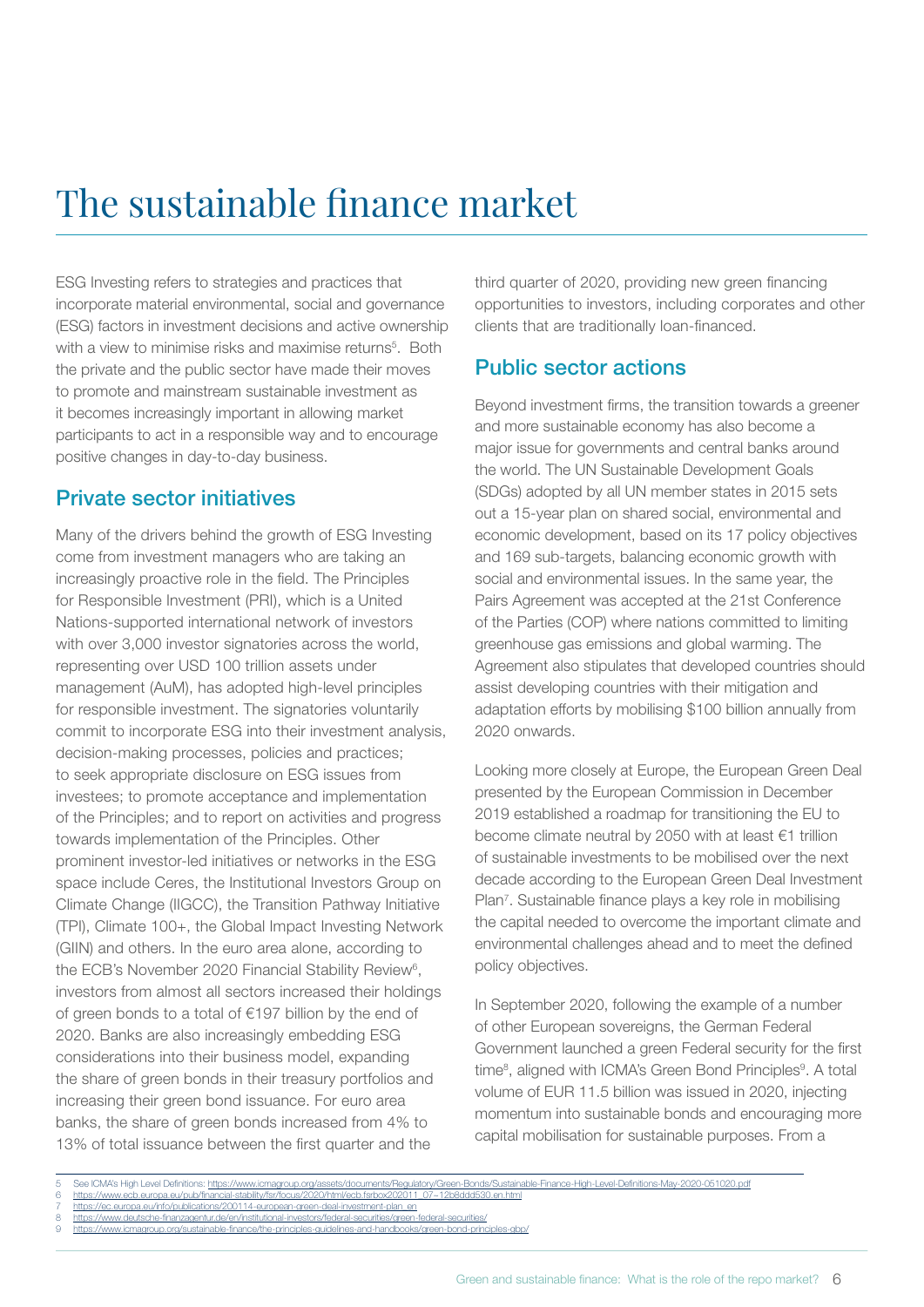<span id="page-6-0"></span>social perspective, the European Commission has issued EUR 39.5 billion of ICMA aligned social bonds under its EU SURE bonds programme, supporting national shortterm work schemes and similar measures to help contain unemployment under the COVID-19 pandemic.

Central banks such as the ECB may change the landscape of the sustainable finance market by looking at 'greening' their monetary policies and promoting funding of green bonds by adjusting eligibility criteria. In September 202010, the European Central Bank announced that it was making sustainability-linked bonds (i.e. bonds with coupon structures linked to certain sustainability performance targets) eligible as collateral for Eurosystem credit operations and outright purchases for monetary policy purposes, starting 1 January 2021. This not only broadens the pool of Eurosystem eligible assets but also indirectly promotes the issuance of sustainable-linked bonds, as a means of raising finance, in Europe.

Regulation also plays an increasingly important role in governments' strategies to foster the growth of sustainable finance. In Europe, the EU's securities markets regulator, ESMA, has taken sustainability factors into account across its rulebooks and supervision as part of its strategy<sup>11</sup>. This includes monitoring and assessing sustainability related market developments and related risks as well as the inclusion of environment related systemic risk in stress test scenarios. Some key regulatory frameworks include the Taxonomy Regulation<sup>12</sup> and the Disclosure Regulation<sup>13</sup>. Looking beyond Europe, other parts of the world, are also actively engaged in the developments to encourage market growth. ICMA's Compendium of international policy initiatives & best market practice<sup>14</sup> summarises the most significant developments in sustainable finance globally. All of these actions help to create an environment for market participants, with either long-term or relatively short/ medium-term investment strategies, to trade in a green and transparent marketplace, with high levels of credit quality and liquidity.

### ICMA's role in the sustainable finance market

ICMA plays a leading role in the development and stewardship of sustainable finance. It is at the forefront of the financial industry's contribution to the development of sustainable finance and related standards. The Green Bond Principles (GBP), the Social Bond Principles (SBP), and the Sustainability Bond Guidelines (SBG) represent the global standard for sustainable bond issuance. These Principles are currently used by more than 95% of international sustainable bond issues (ex-China)15. In 2020, ICMA released, with the GBP SBP Executive Committee, guidance for Sustainability-Linked Bonds and a framework for the issuance of transition-themed bonds with the Climate Transition Finance Handbook. ICMA is also involved in the international regulatory and policy dialogue on sustainability through its responses to regulatory consultations and its engagement in policy fora. It is, among other things, a member of the European Platform on Sustainable Finance and the chair of the Bond Working Group of the Hong Kong Green Finance Association.

- 10 <https://www.ecb.europa.eu/press/pr/date/2020/html/ecb.pr200922~482e4a5a90.en.html>
- 11 [https://www.esma.europa.eu/sites/default/files/library/esma22-105-1052\\_sustainable\\_finance\\_strategy.pdf](https://www.esma.europa.eu/sites/default/files/library/esma22-105-1052_sustainable_finance_strategy.pdf)<br>12 The establishment of an EU classification system (taxonomy) for sustainable economic investment which intended t positive impact on the environment. Entered into force on 12 July 2020.
- 13 The requirement for certain asset and fund managers/advisors to provide pre-contractual disclosures on ESG-related information both at the entity and product level to their clients in order for them to make<br>informed inv
- 14 https://www.icmagroup.org/assets/documents/Regulatory/Green-Bonds/ICMA-Sustainable-finance-Compendium-of-international-policy-initiatives-best-market-practice-February-2020-200220.pdl<br>15 Environmental Finance Bond Datab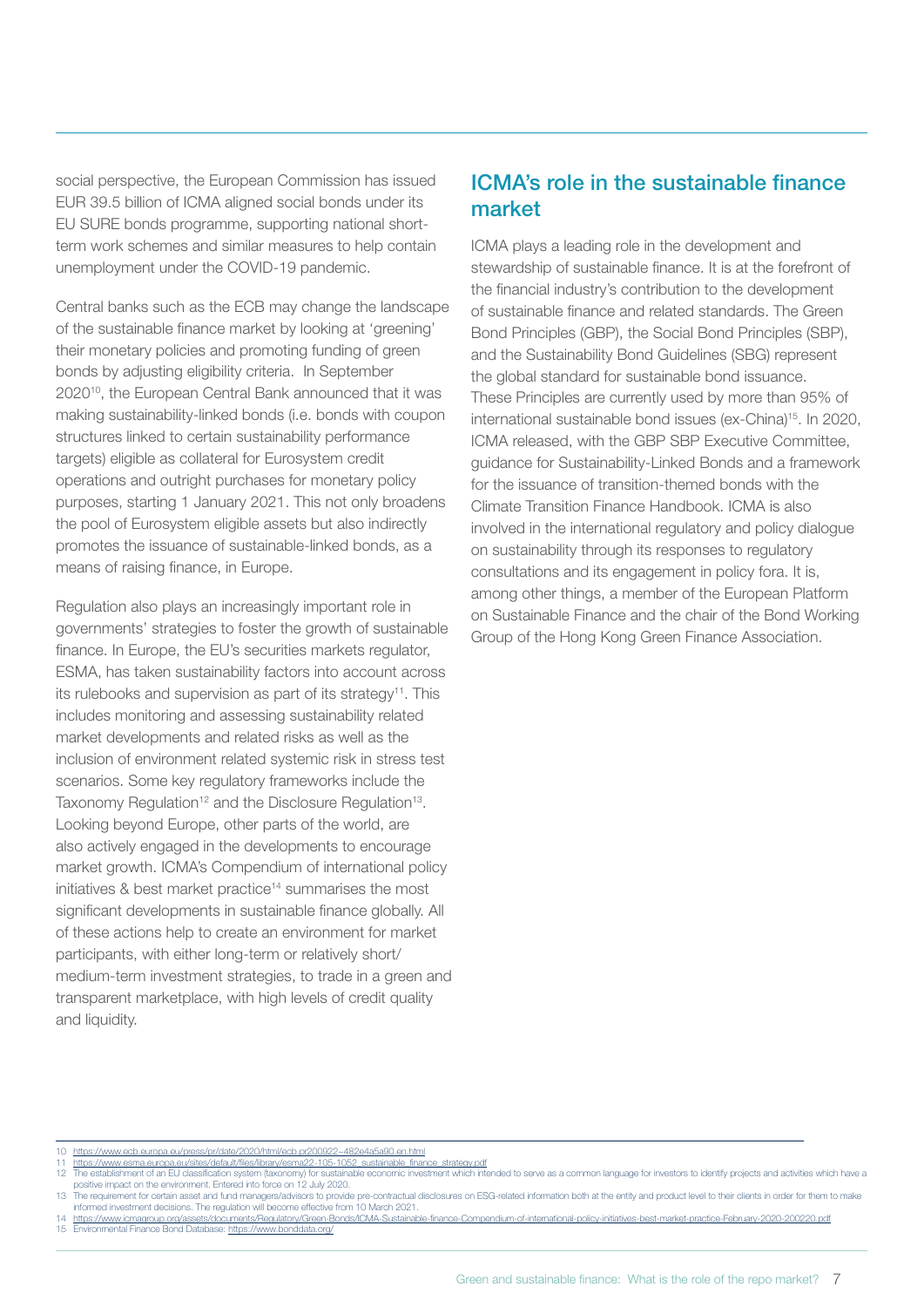## <span id="page-7-0"></span>The role of repo in sustainable finance

Although the repo market is aware of the rising number of green issuances and the increasing importance of sustainability more generally, with some early products emerging, there is still a lot of potential for further developments. As part of a discussion on green finance, the ECB's Money Market Contact Group (MMCG) discussed in their December 2020 meeting the launch of the Eurex Green GC basket but also cautioned that transaction volumes are still low and developments in other green money market instruments limited due to the short-term nature of these markets<sup>16</sup>. Nonetheless, MMCG members were hopeful that this might change with efforts to establish verifiable and consistent standards, ratings and controls, which could lead to green finance becoming the 'new normal' in the long run.

As the primary market for green and sustainable bonds continues to grow rapidly, the trading of these assets in the secondary market requires a liquid and functioning repo market. What is less obvious is whether there is any scope for repo to play a more active role in supporting sustainable finance beyond the funding of green and sustainable bonds, whether or not through a standard green bond basket. Does the concept of a green and sustainable repo make sense in practice? Should a repo transaction with some proportion of underlying green or sustainable collateral be classified as a sustainable repo? Does all the underlying collateral have to be considered, e.g. in the case of a GC basket? Should the cash proceeds be used to finance green initiatives? Or is it even the collateral and the cash that determine a sustainable repo? And finally, does the sustainability profile of the counterparty also need to be considered? Other areas such as how to treat interest and coupon payments or margin may also require further clarification.

### Repo with green and sustainable collateral

A green repo market could be envisioned as one where buyers and sellers would only transfer bonds that are classified as green. The Green Bond GC Basket<sup>17</sup> launched by Eurex in November 2020 is one example of this type of 'green repo' and other CCPs and tri-party agents are likely to offer similar baskets in the future. This was confirmed at a recent meeting of ICMA's ERCC Committee<sup>18</sup>, where a number of members, including tri-party agents confirmed that they are seeing a growing demand from clients and are actively looking at the opportunities in this domain. This type of repo<sup>19</sup> acts as a short-term funding vehicle for green assets, promoting secondary market liquidity and facilitating position-taking. One of the largest obstacles in green bond trading has historically been the lack of secondary market liquidity. This is often attributed to the sizeable gap between demand and supply for green bonds as well as green investors' tendency to hold green bonds to maturity.

According to the Climate Bond Initiative's (CBI)<sup>20</sup> pricing report for Q1-Q2 2020, green bonds in the euro market achieved a larger oversubscription than their vanilla equivalents, with an average 5.2-fold cover for green bonds compared to a 3.1-fold oversubscription for their vanilla equivalents. While this problem may have abated with the growth of green and sustainable bond stocks, it could still conflict with the Treasury Desk's main investment priority: namely liquidity. The development of a liquid repo market in green and sustainable assets could potentially encourage additional supply because repos provide an opportunity to temporarily convert those assets into cash, while maintaining the economic exposure, which might be less disruptive to investors' long-term sustainability goals than unwinding their green bond holdings. Another valuable feature is that repos facilitate market making and thereby support deeper and more transparent markets, consistent

16 https://www.ecb.europa.eu/paym/groups/pdf/mmcg/20201201/2020-12-01%20MMCG meeting summary PUBLIC final.pdf<br>17 The <u>Basket</u> consists of Euro-denominated debt securities that are issued in adherence with various Green Bon the basket filters for green bonds only and does not take into account wider sustainability considerations. This is the first standardised product that aims to provide a link between repo and sustainability and is an important step as it opens the discussion on the management of short-term cash in a sustainable manner

18 <https://www.icmagroup.org/assets/documents/ERC/Minutes-from-repo-committee-meetings/2020-12-09-ERCC-Committee-meeting-final-minutes-280121.pdf>

19 Note an extension of this type of repo could also consider pre-screened collateral based on sustainable criteria applying to the issuers. However, sustainability criteria may vary between firms. Currently there is neither agreement in the industry on the methodology for the choice of ESG criteria nor is there one on the source of the necessary ESG data, although relevant regulatory developments underway may provide possible solutions in the future.

20 https://www.climatebonds.net/system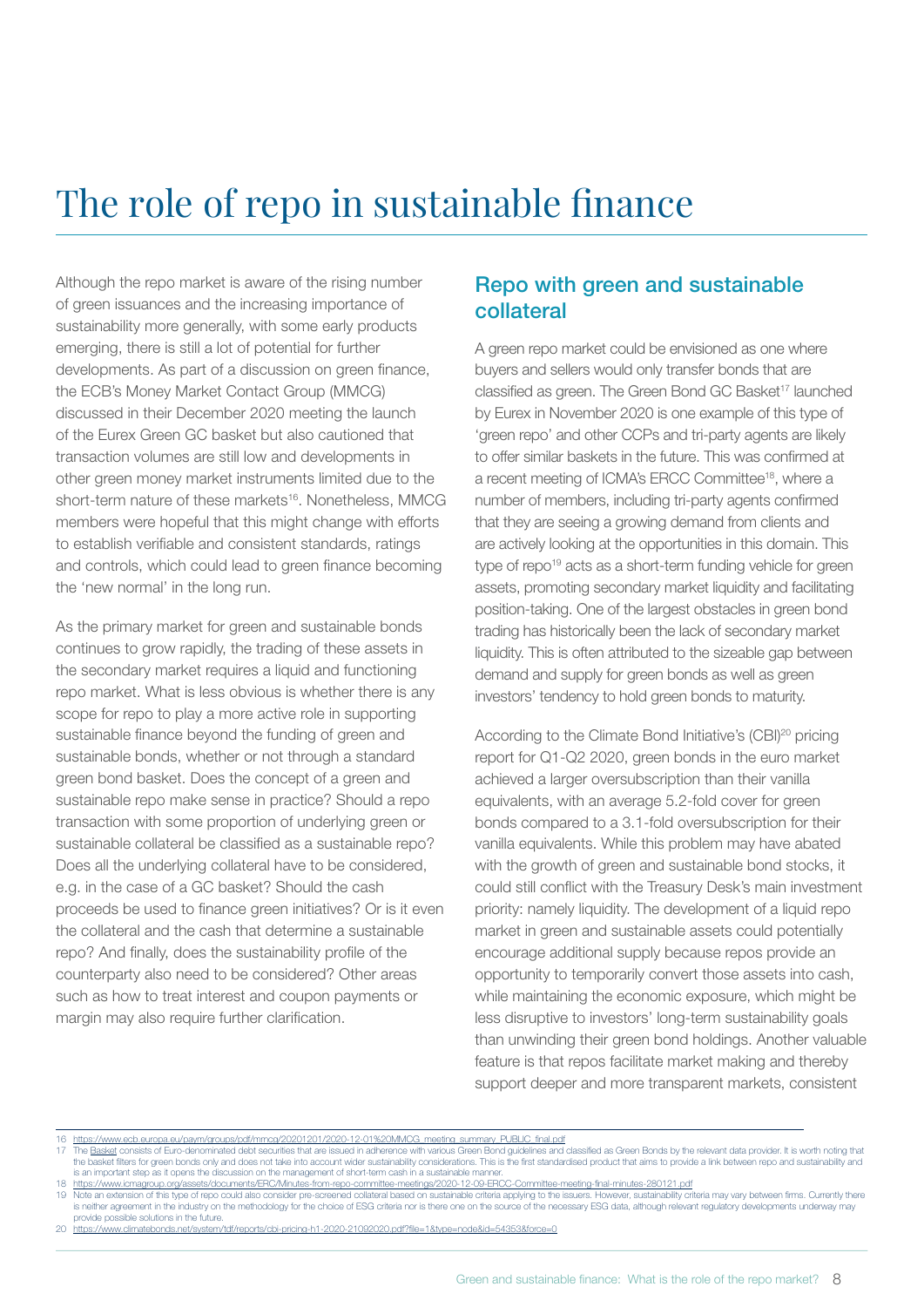<span id="page-8-0"></span>with a long-term green and sustainability strategy<sup>21</sup>. Financing sales also allows investors to hedge their green and sustainability risk by influencing companies who fall short of their social responsibility expectations.

Although repo with green collateral supports the liquidity of green assets, it is not consistent with the existing market standards such as the Green Bond Principles or the Green Loan Principles where the cash proceeds should be used in eligible green projects. Therefore, should we really call this a 'green repo' or should it more accurately be referred to as a 'green collateral repo'? It is also questionable whether simply transferring green bonds in a repo really injects any additional capital into the green finance ecosystem. If an investor holds green assets and lends these assets in a repo transaction, should its counterparty now count the repo as its own green investment? Clear terminology matters and it is important to develop agreed definitions for product transparency as well as to avoid justified concerns related to the risk of greenwashing, which we further considered later in the paper.

### Repo with green and sustainable cash proceeds

The second intersection between repo and green and sustainable finance focuses on the cash leg of the repo. Rather than considering the underlying collateral assets, a stricter definition of a green and sustainable repo might require the cash loaned in a repo transaction to be invested in green projects or activities – thereby directly boosting the sustainable finance ecosystem. Provided there is demand for such products, there may be scope for expanding the Green and Social Bond Principles or the Green Loan principles to incorporate these types of transactions. In contrast to the previously described repo using green assets as collateral, 'green repos' that focus on the use of cash proceeds are likely to be more bespoke and longer-term structures (at least one-year or possibly several years), and more akin to a securitised 'green loan'. These transactions are likely to be considered more impactful as they create real funds for specific green investments. While this type of 'green repo' would be in line with existing market principles on the use of proceeds, a further consideration is whether the underlying securities have to be 'green assets'. Should certain securities (e.g. brown assets) be excluded from such structures – or could it be seen as 'neutralising' them?

## Repo between green and sustainable counterparties

A third dimension to be considered is the classification of the counterparties to the repo transaction, i.e., counterparties that meet certain sustainability criteria. Instead of determining specific green collateral or uses of proceeds, the borrower's and lender's sustainability performance or profile is the key here. Assessing a firm's sustainability profile involves ESG measurement, monitoring and disclosure against pre-set benchmarks or targets. These may include looking at the ESG financial products or services a firm offers, its ESG financing and investment strategies, ESG disclosures and client engagement as well as a dedicated governance and organisational structure to develop and implement its ESG policies and practices<sup>22</sup>. There are already a number of data providers who score firms by benchmarking their ESG performance across and within sectors and subindustries, which could help investors to classify their counterparties. However, a question to consider here is whether it is reasonable to reconcile short-term financing with the intrinsically long-term nature of sustainable investment and a firm's overall sustainable objectives.

<sup>21</sup> <https://www.aima.org/sound-practices/industry-guides/short-selling-and-responsible-investment.html><br>22 https://ec.europa.eu/info/sites/info/files/business economy euro/banking and finance/documents/201214-interim-study-e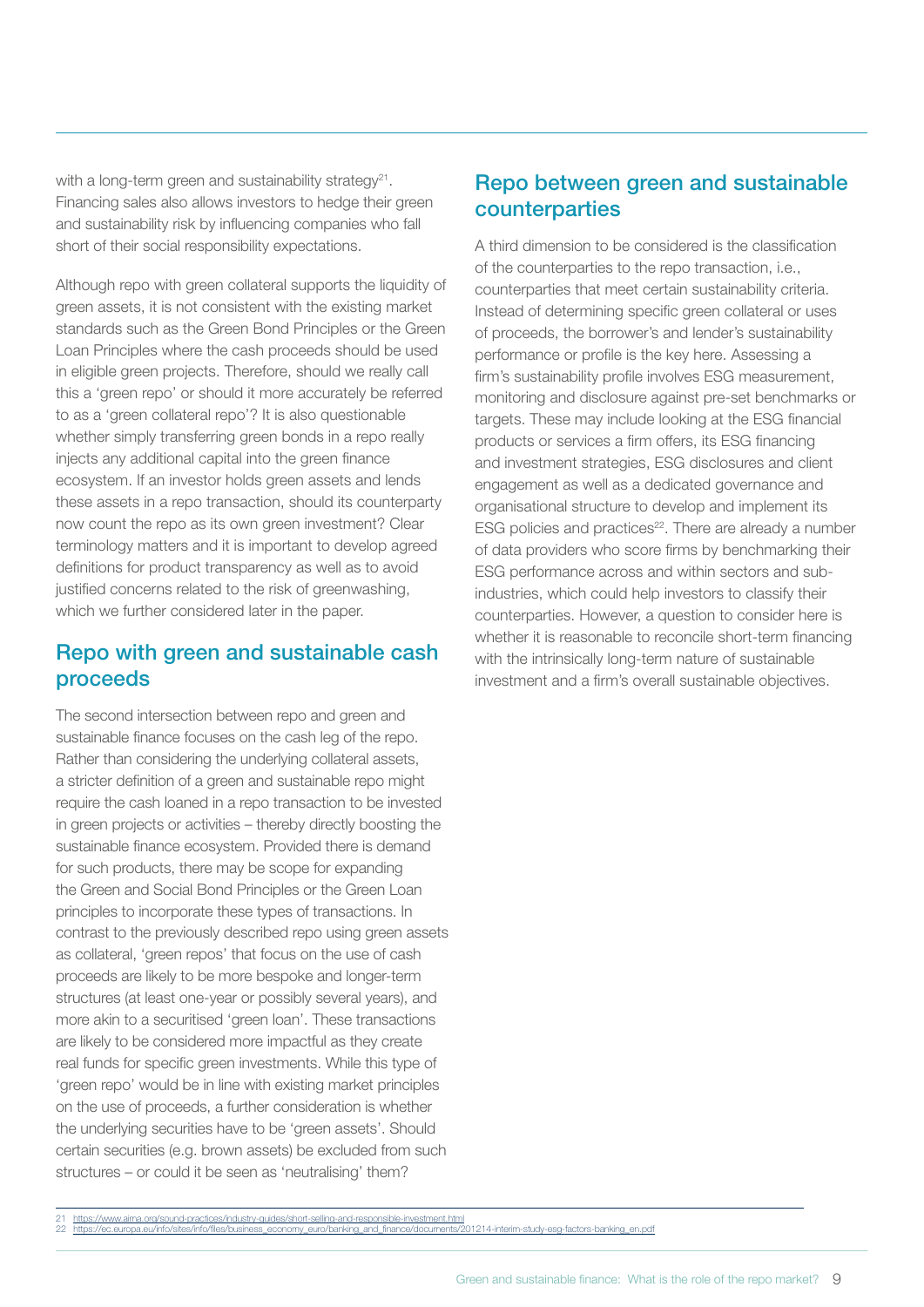## <span id="page-9-0"></span>**Opportunities**

In the previous section, the paper looked at the different possible intersections between repo and sustainable finance. Even though a standardised form of 'green repo' has not been developed, opportunities exist for all three types of structures described. A functioning repo market could support the broader sustainable finance agenda in the following ways:

### Supporting liquidity for green assets

By fulfilling its traditional role, the repo market provides a secure, flexible and efficient place to finance green and sustainable bonds, and at the same time supports market making through cost-effective funding. Market infrastructures can play an important role in this context by facilitating the trading, clearing and settlement of these instruments<sup>23</sup>. The development of related products such as tri-party green bond baskets could further encourage holders to lend their green assets, thereby supporting liquidity in the market. As of now, it is probably fair to say that pricing has not been the main motivation to enter the sustainable investment. On one hand, there is increasing evidence that a pricing advantage ('greenium') for green bonds emerges compared to their mainstream equivalents since increased investor demand leads to spread compression. On the other hand, it could be argued that the lack of market depth in liquidity in secondary markets leads to a premium over mainstream equivalents24. Therefore, by developing a functional repo market and feeding liquidity in the secondary market, it may also help to foster price discovery by facilitating trading and arbitrage<sup>25</sup>. It is important to note, although a repo with green collateral is unlikely to be considered as truly 'green' because of its lack of additionality to the overall environmental objective, it still fulfils the role of supporting liquidity and collateral fluidity and contributes to the development of an efficient and transparent green finance market.

## Creating additional funding for green projects

Integrating sustainability into the repo market is not straightforward as sustainability is viewed as less relevant by investors with a short investment horizon. This might raise the question as to whether enabling sustainability factors to become more short term and persuading investors with short term strategies to embrace sustainability integration is appropriate. This is why defining a sustainable repo standard becomes particularly important to avoid misconception which may lead to charges of 'greenwashing' in particular relate to the simple transfer of green collateral. However, if the focus is on the cash leg, this is in line with the existing market principles in which the proceeds of cash in a repo transaction are invested in designated green projects. Compared to the simple transfer of green and sustainable collateral among market participants, a repo with green and sustainable cash proceeds injects additional funding into the sustainable finance ecosystem. The funding is used to address broader environmental and social challenges, leads to external benefits for a wider group of stakeholders and potentially the general public. Additionally, it also promotes accountability, transparency and better disclosure as the proceeds would be monitored and reported.

- https://www.icmagroup.org
- 25 [https://www.icmagroup.org/Regulatory-Policy-and-Market-Practice/repo-and-collateral-markets/icma-ercc-publications/frequently-asked-questions-on-repo/3-what-is-the-role-of-repo-in-the-financial](https://www.icmagroup.org/Regulatory-Policy-and-Market-Practice/repo-and-collateral-markets/icma-ercc-publications/frequently-asked-questions-on-repo/3-what-is-the-role-of-repo-in-the-financial-markets/)[markets/](https://www.icmagroup.org/Regulatory-Policy-and-Market-Practice/repo-and-collateral-markets/icma-ercc-publications/frequently-asked-questions-on-repo/3-what-is-the-role-of-repo-in-the-financial-markets/)

<sup>23</sup> See for example LCH's announcement in relation to the clearing of EU SURE bonds: <https://www.lch.com/resources/news/lch-sa-clear-eus-sure-bonds>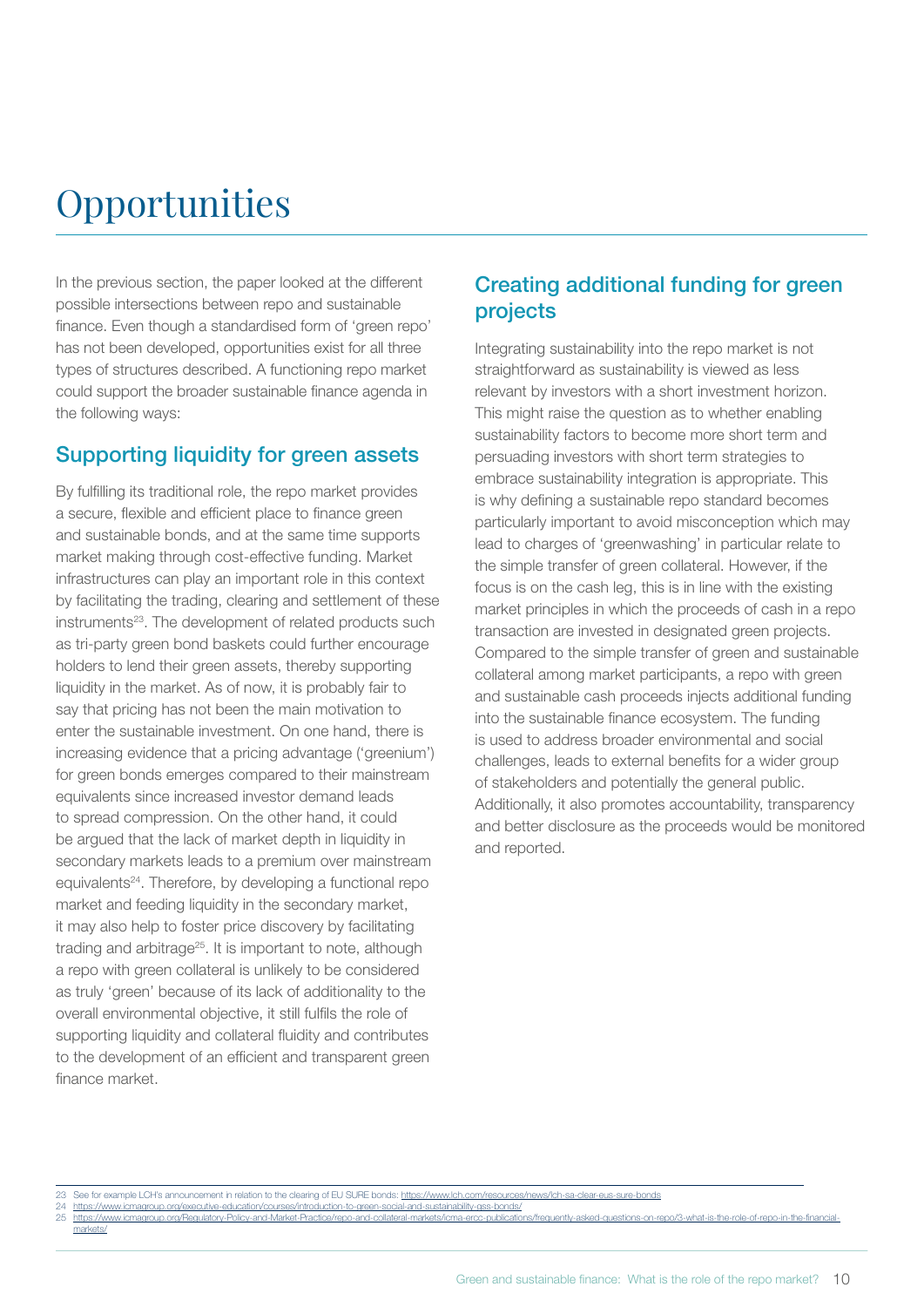## Benefits for users of green and sustainable repos

Although the return on sustainable investment remains a controversial topic and the specific trade economics are relatively uncertain for any concept of green and sustainable repo, there are still some concrete benefits for market participants:

#### Reputation and client demand

Like any other sustainable investment, reputational benefits could be one of the top-ranking motivations for market participants to develop and trade green and sustainable repo products<sup>26</sup>. Engaging in sustainable investments sends a signal to the world that the firm is open to and supportive of green business, enhancing brand image and attracting and retaining clients. Additionally, companies who are proactively embedding environmental and social considerations into their investment strategies or risk models usually face lower regulatory and legal risks as regulations become stricter, which means lower long-term risk.

#### Transition of business models

Most companies are naturally exposed to climate risks and as climate risks translate to financial risks, firms will need to gradually transition from 'brown' to green financing at some point. Sustainable finance can help with this transition process<sup>27</sup>. According to the 2020 Green Bond Treasurer Survey28, integrating sustainability as part of the risk management leads to closer collaboration internally. The preparation of the framework consolidates the internal position on sustainability, spreading understanding across various departments and forcing people to think about future projects with a sustainable mindset, which may in turn contribute to a change in priorities and strategy.

#### First mover advantage

As the transition towards a climate-neutral society proceeds, in the near future, there will be a significant reallocation of capital. There are likely some first mover advantages if firms have already incorporated sustainable financing and its related provisions into their processes across the board prior to tougher rules and regulations coming into effect. Early adopters could also help to define and encourage better standards in green and sustainable repo trading. The question is whether the first mover advantage is sufficiently large and whether the disadvantages of 'playing catch up' outweigh potential benefits for investors from waiting until the market grows larger and more investment products become available.

26 <https://www.climatebonds.net/resources/reports/green-bond-treasurer-survey-2020><br>27 The ICMA Climate Transition Finance Handbook seeks to provide clear guidance and common expectations to capital markets participants on when raising funds in debt markets for climate transition-related purposes. Issuers are encouraged to incorporate the recommendations outlined in the Handbook in their climate transition strategies 28 <https://www.climatebonds.net/resources/reports/green-bond-treasurer-survey-2020>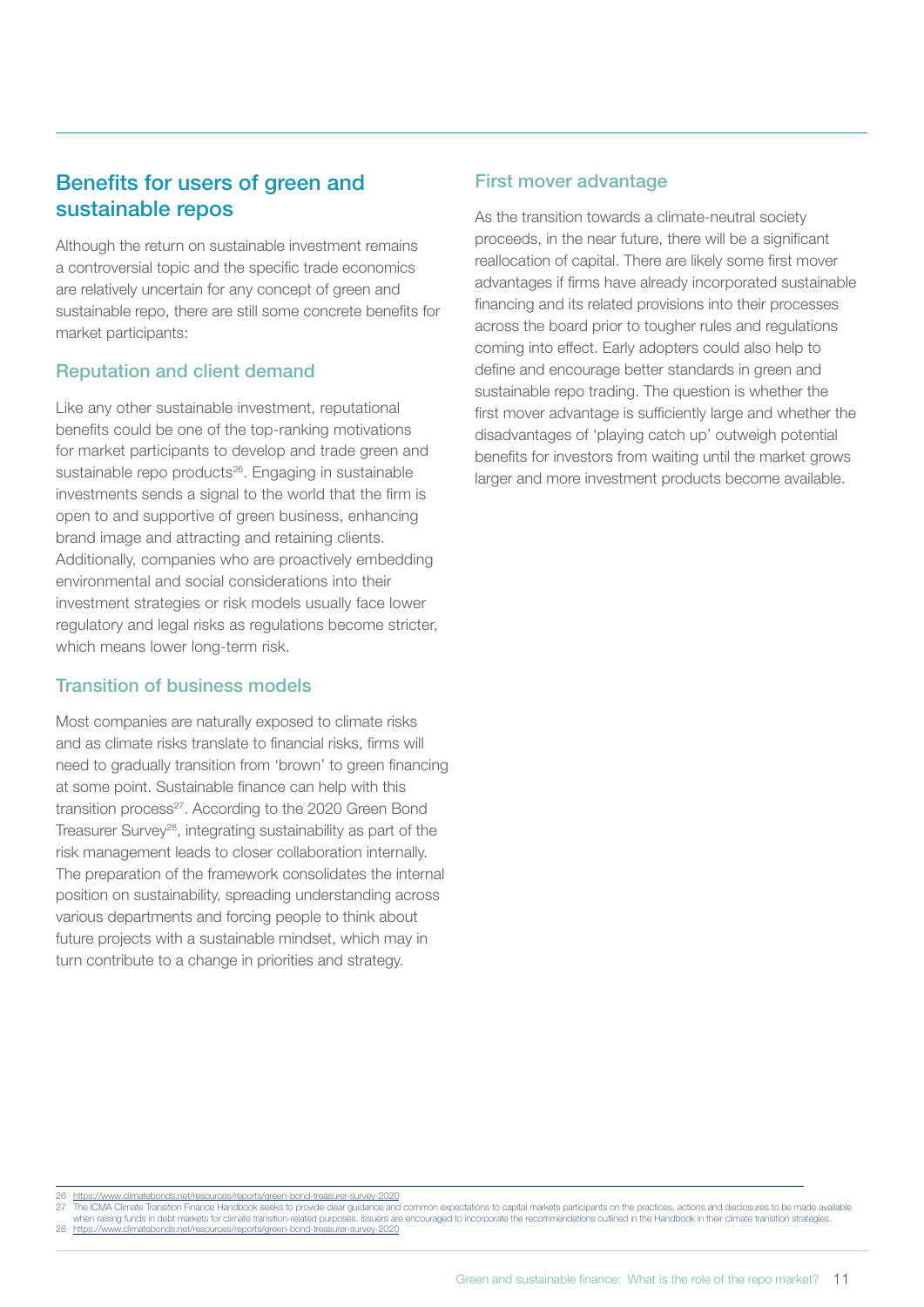## <span id="page-11-0"></span>Potential risks

While there is certainly ample potential for the repo market in Europe to support the ascent of green and sustainable finance, there are still some potential risks that the market needs to address and balance as it develops:

### Greenwashing<sup>29</sup>

As already discussed, the short-term nature of repo may conflict with investors' longer-term green or social projects, and therefore might be considered unsuitable for the purpose of green and sustainable finance. As a result, it is particularly important to properly define the relevant terms and clarify whether the concept of green and sustainable repo makes sense and, if it does, what exactly this is. An overly broad definition of green and sustainable repo may be susceptible to claims of 'greenwashing' in the absence of clear standards. In this context, the simple use of green and sustainable collateral may not be sufficient to qualify a repo as green and/or sustainable. For example, if counterparties trade in overnight repos with green and sustainable collateral, to what extent would this really contribute to a firm's sustainability goals and allowing the firm to benefit from improved reputation or internal transition towards a more sustainable-driven business model as mentioned in the prior section. If such a product is marketed as green and sustainable, there is a risk that this could be considered as 'greenwashing' which in turn could undermine the credibility of sustainable finance more broadly.

## Collateral eligibility

The further evolution and importance of sustainability for the repo market also critically depends on the approach taken by regulators and central banks, in particular, on how actively they decide to encourage the use of green assets as collateral through either regulatory treatment or monetary policy. If the pool of eligible collateral is limited by regulators or central banks in the future, and non-ESG investment collateral is deemed less preferable, what is the impact of such stricter criteria on the collateral fluidity and liquidity and efficiency in the overall market?

## Collateral quality

Repo, as a key funding instrument, has some unique advantages: cheap borrowing and safe investment as the cash is secured against the asset provided as collateral. However, green does not necessarily mean better credit, since it is the credit profile of the issuer that determines the quality of the collateral. While green and sustainable bonds could be perceived as better-quality collateral as a consequence of their label, the risk characteristics should not differ from a conventional bond, noting that green bonds are serviced from the cash flows of the entire operations of the issuer – not just the green/sustainable project<sup>30</sup>. Takers of green collateral will therefore need to balance any preference for green securities with inherent credit quality of the collateral they receive.

### Documentation

Repo is often documented under a legal agreement such as the Global Master Repurchase Agreement<sup>31</sup> (GMRA). From a documentation perspective, the necessity for standardised documentation amendments will depend on the green and sustainable features that are being introduced, i.e., whether it is about collateral eligibility or use of proceeds. For vanilla repos with green bonds, the master agreement would less likely be affected. However, for repos that require proceeds to be monitored, there might be a request to develop a green Annex to the GRMA with bespoke provisions. At this early stage of development, while the industry is still exploring what a green and sustainable repo is conceptually, it is difficult to determine the impact on a contractual level.

<sup>29</sup> The process where firms convey a false impression or make exaggerated claims about their green credentials.<br>30 https://papers.ssm.com/sol3/papers.cfm?abstract\_id=3042378

<sup>30</sup> https://papers.ssm.com/sol3/papers.cfm?abstract\_id=3042378<br>31 <https://www.icmagroup.org/Regulatory-Policy-and-Market-Practice/repo-and-collateral-markets/legal-documentation/global-master-repurchase-agreement-gmra/>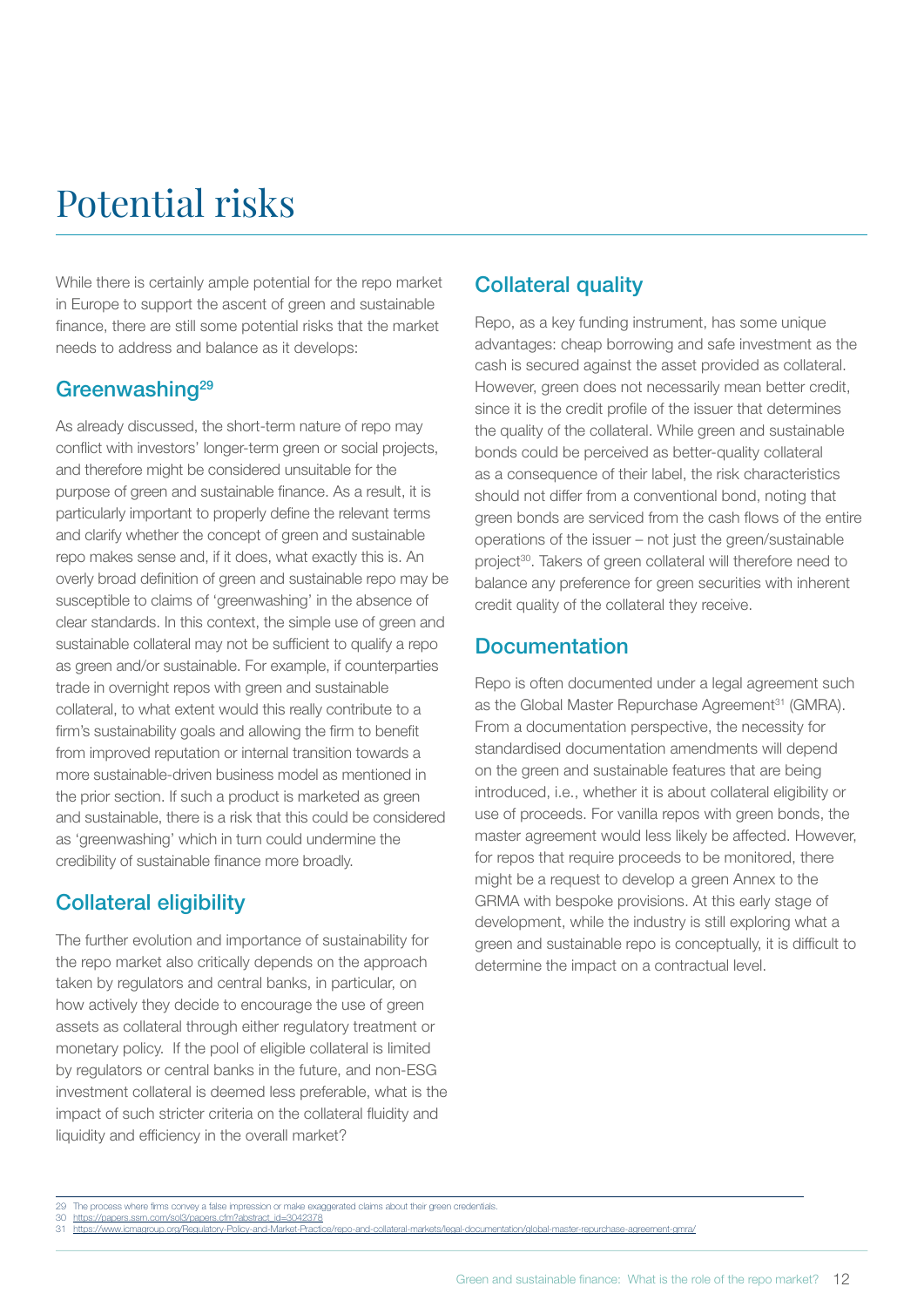## <span id="page-12-0"></span>Data quality and availability

Data quality and availability may still often be viewed as a major concern in the field. There is a perception in the market around multi-standards and inconsistencies, for example, what flags as green or sustainable can vary significantly for firms due to the various criteria and standards they use. However, with the emergence of new regulations and ongoing updates of market guidelines illustrated by ICMA's Green and Social Bond Principles, the definition of green and sustainable bonds has already become clearer. The European Commission's work on the EU Taxonomy, and other taxonomy initiatives internationally, aim to address this concern by promoting consistency in green and sustainable definitions. Therefore, the question is less about the absence of standards, but more about how market participants and data providers think about the existing standards and incorporate them into their systems and processes related to repo and collateral management.

## Operational cost

Cost may also be perceived as a barrier to trading. Trading in green and sustainable bonds could result in higher fees due to ongoing administrative costs such as research, screening, labelling and disclosure. From an operational and implementation perspective, the management of green assets, including the identification and transformation of green bonds in firms' internal systems could also lead to further costs. However, as the sustainable finance market matures and as more investors enter the market, these costs may become less of a barrier as investments become more streamlined based on the experience already gained. The underlying objectives of building on the green segment of the business remain economically viable – whether it is to reduce risks and improve on reputation or to respond to customer demands and increase competitiveness.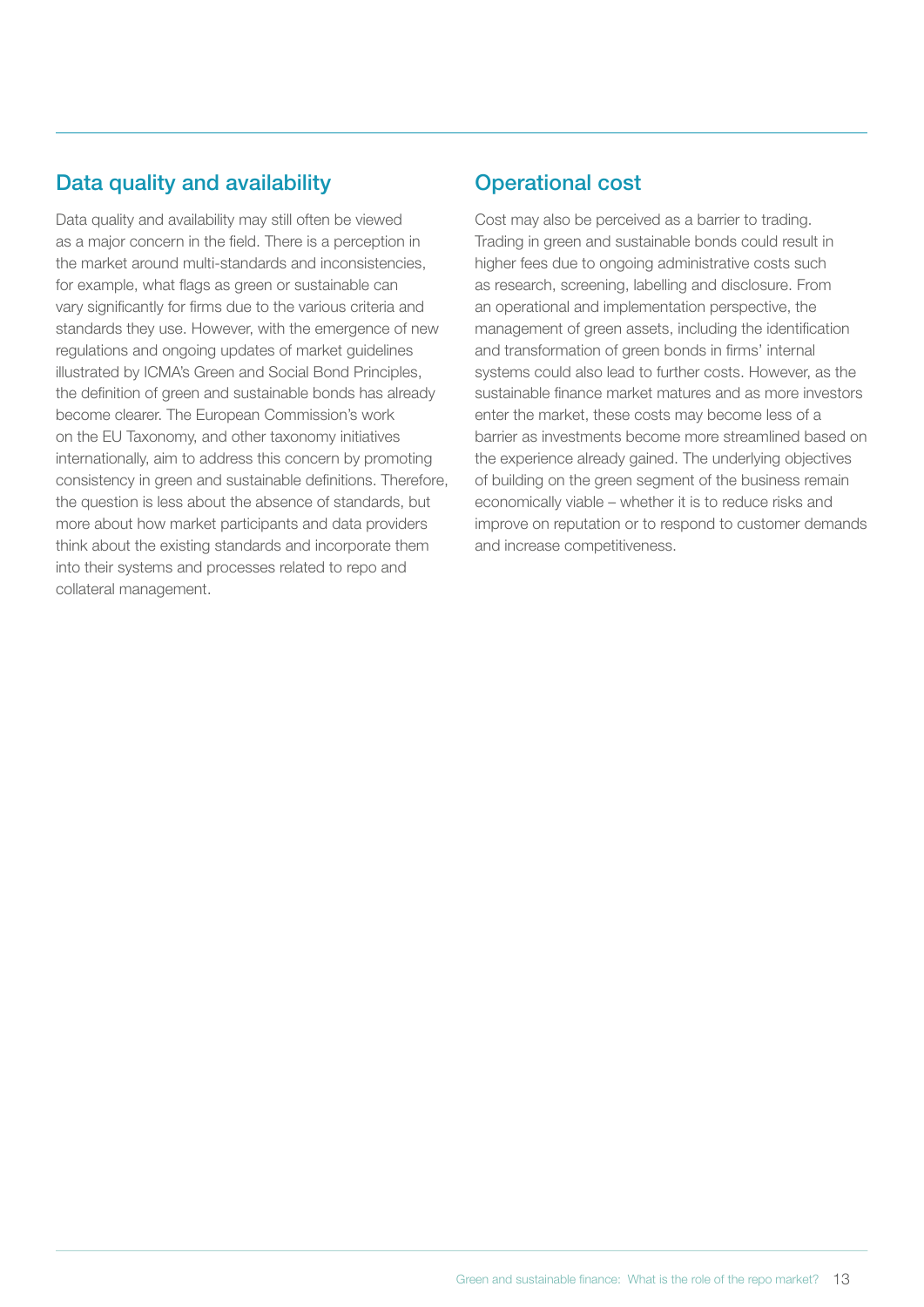## <span id="page-13-0"></span>Next steps for ICMA

Sustainability is rapidly evolving into a mainstream feature of the international capital market and its importance is set to increase further. Despite the uncertainties and challenges, there are undoubtedly many opportunities that come from embracing the concept of green and sustainable financing. Issuance and trading of green bonds have already seen impressive growth over the recent years and the repo market has an important role to play in facilitating issuance in the primary market and supporting liquidity in the secondary market. There is undoubtedly potential to more actively embrace the concept of green and sustainable finance in repo markets. Looking at the journey ahead, in order to accelerate market development, policies and regulations will likely have a critical role to play in encouraging sustainable investing, with possible tools ranging from mandating specified levels of green holdings (such as proposing a minimum Green Asset Ratio32), or limiting the amount of non-green holdings, to a widespread use of the EU's Sustainable Taxonomy, or maybe even preferential capital treatment or haircuts for green assets in the future for further promotion. But there is also an important role for industry standards and best practices to develop a clear understanding of the position of sustainability in repo markets and the concept of green and sustainable repo.

ICMA is now actively looking at ways to drive initiatives from a repo and collateral perspective. It aims to promote the importance of repo in sustainable finance and to establish a multi-dimensional standard approach to enable short-term financing and investment opportunities for green, social and sustainability bonds, and to ensure the fluidity of 'responsible collateral' through the financial system. This consultation paper, by opening up the debate for industry stakeholders, is the first step towards defining a standard approach for green repo and collateral.

32 <https://www.eba.europa.eu/eba-advises-commission-kpis-transparency-institutions%E2%80%99-environmentally-sustainable-activities>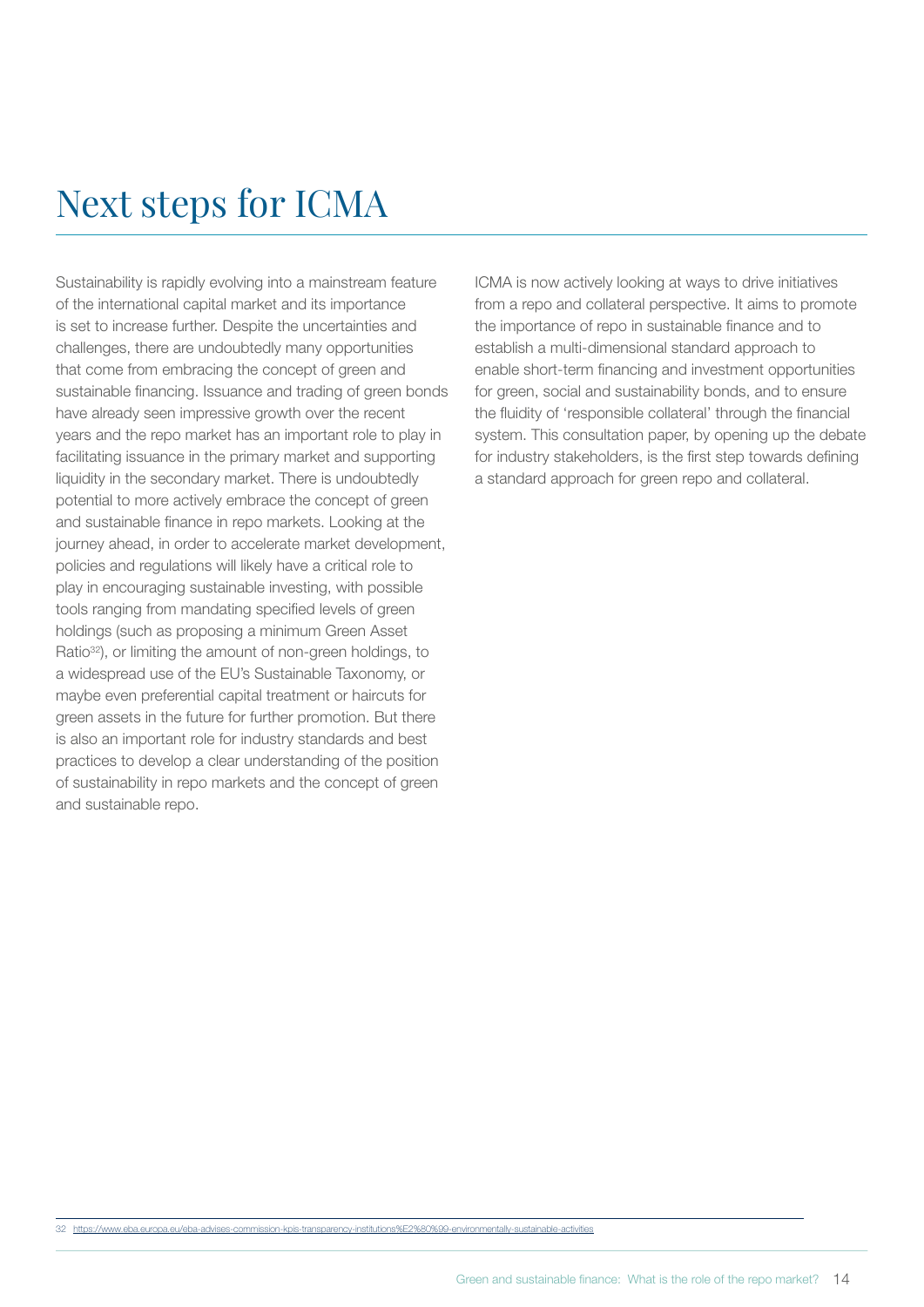## <span id="page-14-0"></span>Annex

### Responding to the consultation paper:

ICMA invites comments from ERCC members and all interested stakeholders on the matters covered in this paper. In particular, we would welcome your feedback on the specific questions set out below. ICMA will consider all comments received which will help us to steer our work and define concrete follow-up actions. [Please submit your contributions](https://www.icmagroup.org/Regulatory-Policy-and-Market-Practice/repo-and-collateral-markets/icma-ercc-publications/icma-ercc-reports/green-and-sustainable-finance-what-is-the-role-of-the-repo-market)  [online](https://www.icmagroup.org/Regulatory-Policy-and-Market-Practice/repo-and-collateral-markets/icma-ercc-publications/icma-ercc-reports/green-and-sustainable-finance-what-is-the-role-of-the-repo-market). Contact ercc@icmagroup.org for more information. The consultation will close on 28 May 2021.

- Q1. Which of the intersections between repo and sustainability described in Section 3 are most relevant to your firm? Please detail the reasons for your response.
- Q2. Are there any other possible intersections between the repo market and sustainable finance which your firm is considering but are not covered in the paper? Please explain.
- Q3. Do you agree with the opportunities listed in Section 4? Do you foresee any other opportunities in developing a green and sustainable repo market? Please detail the reasons for your response.
- Q4. Do you agree with the risks listed in Section 5? Which of them do you consider the most relevant to your firm? Do you foresee any other issues relating to the development of a green and sustainable repo market? Please detail the reasons for your response.
- Q5. In your opinion, what could and should ICMA do to contribute to the development of a green and sustainable repo market? Please detail the reasons for your response.
- Q6. In your opinion, do you think the developing regulatory framework supports the role of repo and collateral in the broader context of sustainable finance? Do you think monetary policy can be further adapted to support the role of repo and collateral in sustainable finance?